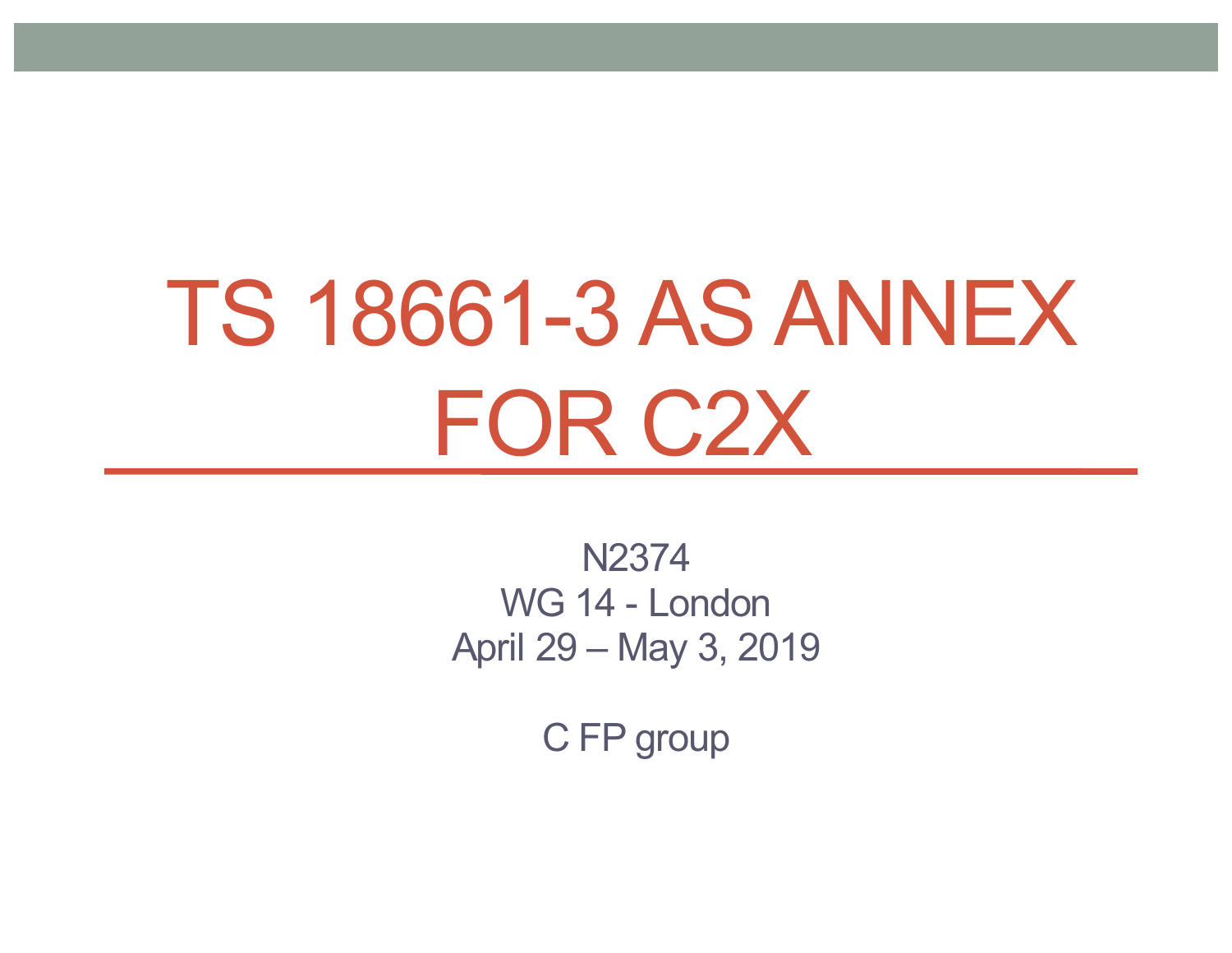

Types and functions to support IEC 60559 interchange and extended formats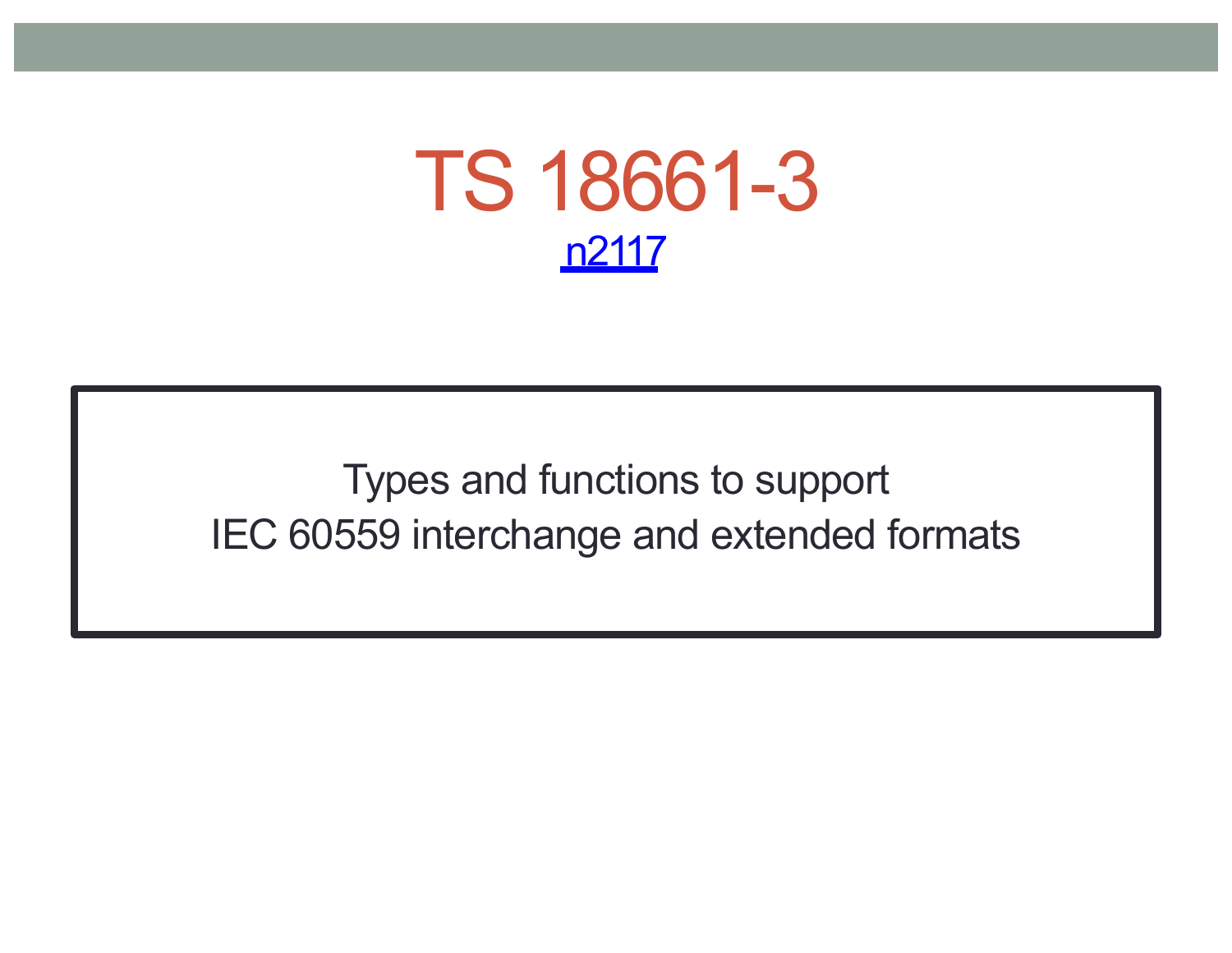#### IEC 60559 interchange formats

- IEC 60559:2011 specifies a "tower" of *interchange* formats
- Arbitrarily large wdiths (32x)
- For binary and decimal
- Balanced precision and range determined by width
- For exchange of FP data
- binary16, for GPU data, etc.
- Formats may be supported as
	- Arithmetic with all standard operations
	- Non-arithmetic with conversion operations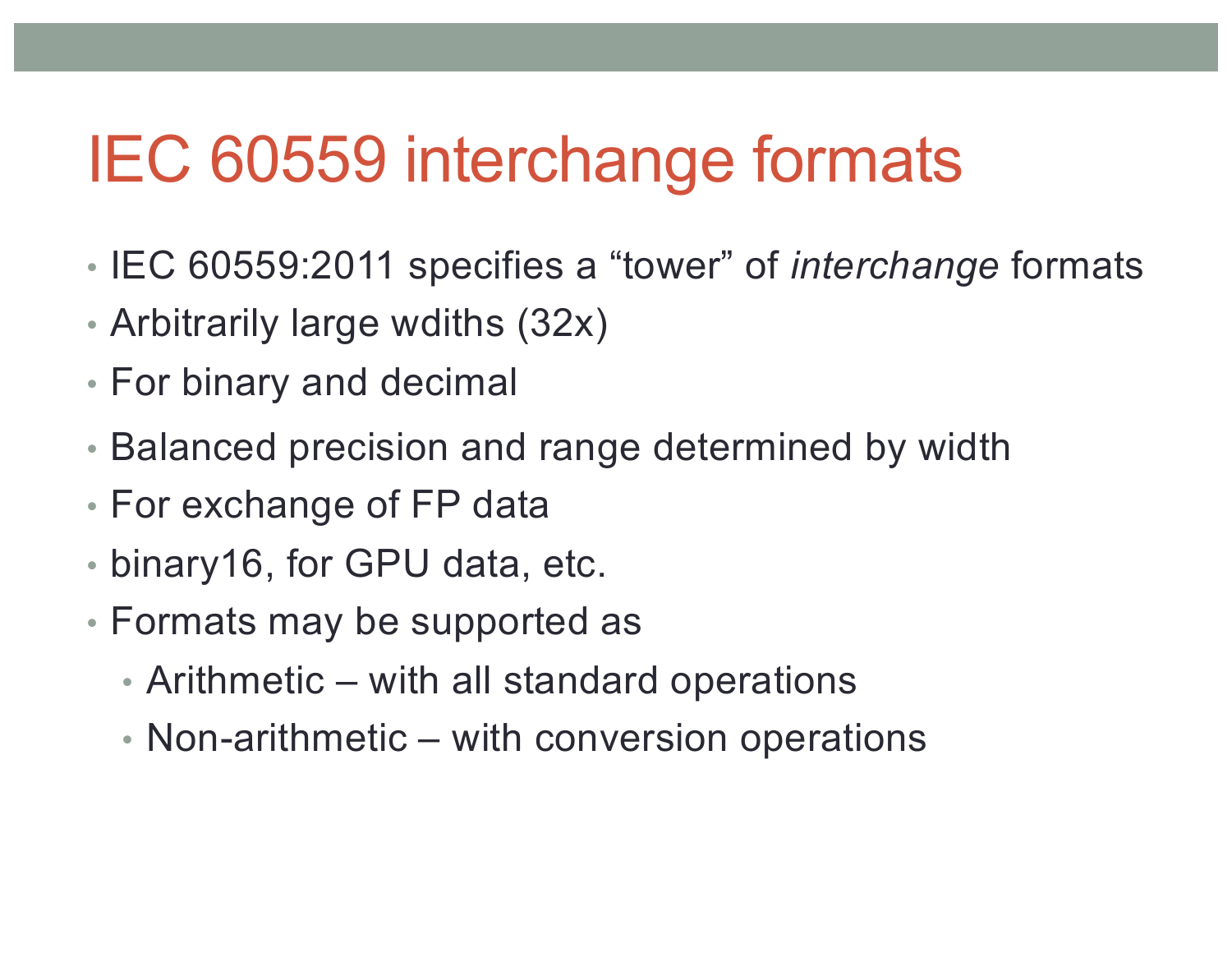#### IEC 60559 extended formats

- IEEE specifies *extended* formats that extend its basic formats: binary32|64|128 and decimal64|128
- Have at least a specified precision and range
- For explicit wide evaluation
- Not for data exchange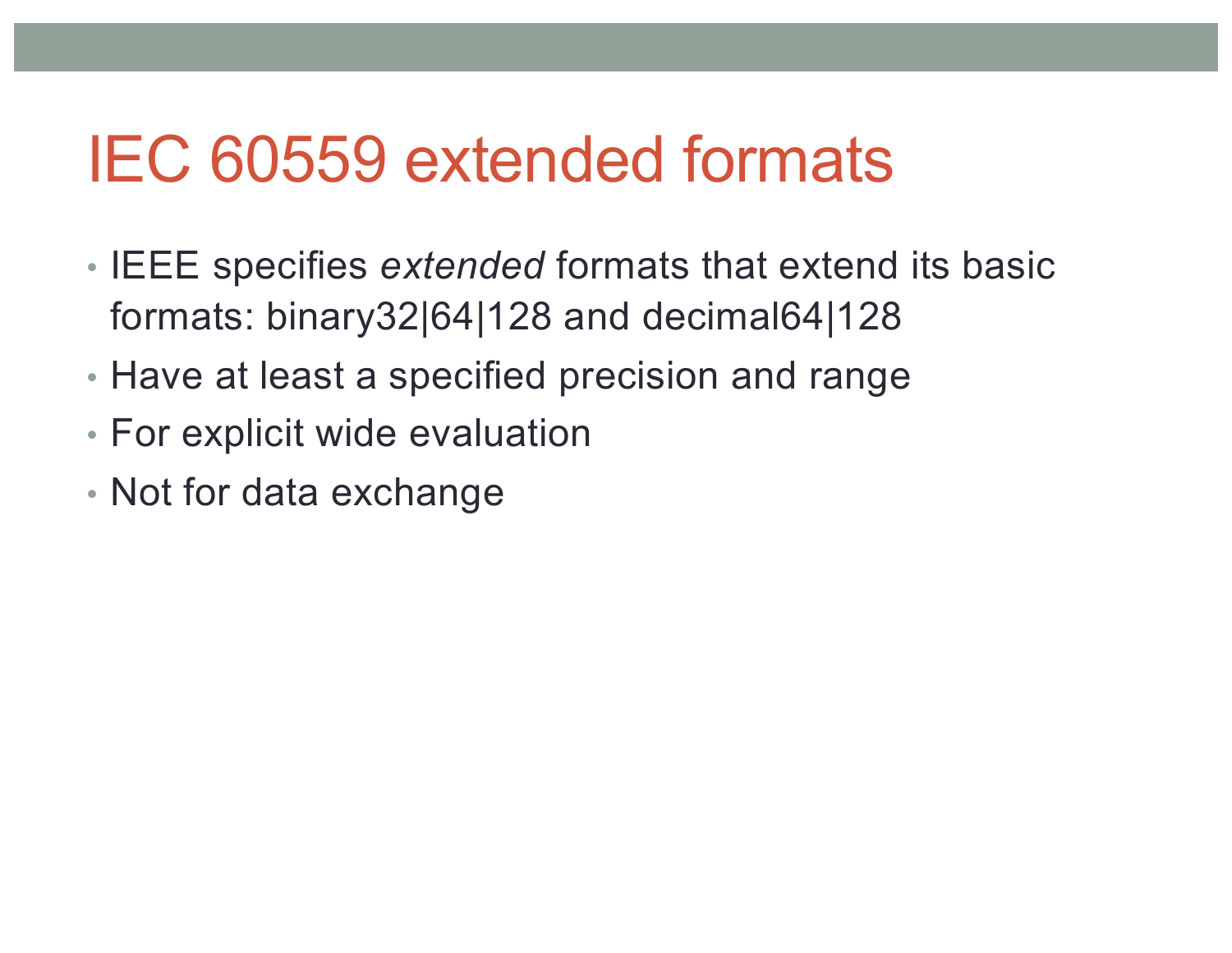# TS 18661-3

- Three features
	- Interchange floating types
	- Extended floating types
	- Support for non-arithmetic interchange formats
- Full language and library support for interchange and extended floating types
- Conversion operations for non-arithmetic interchange formats represented in unsigned char arrays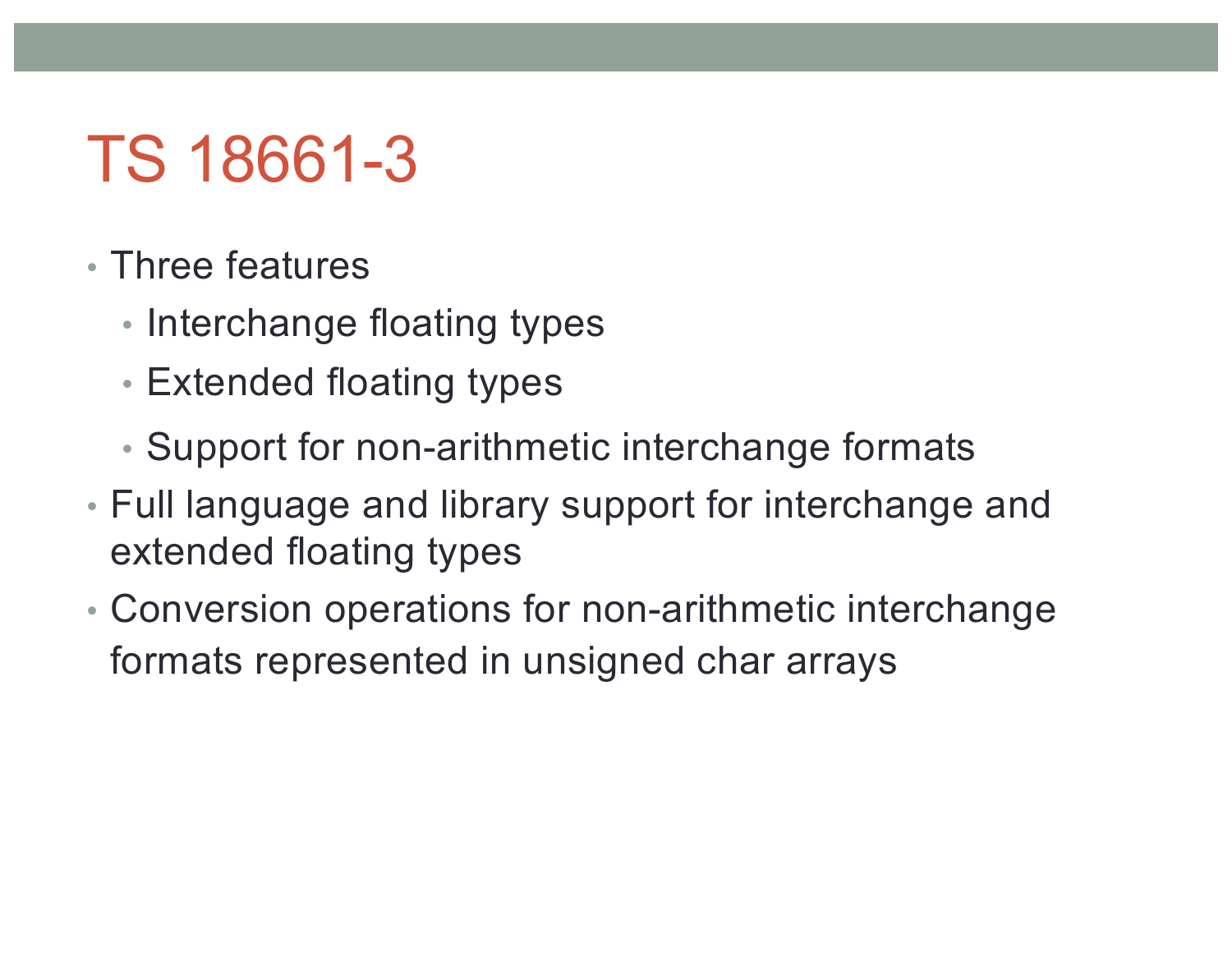#### TS 18661-3 – type structure extensions

interchange floating types: \_Float*N,* \_Decimal*N* extended floating types: \_Float*N*x, \_Decimal*N*x

real floating types

standard floating types: float, double, long double binary floating types: \_Float*N*, \_Float*N*x decimal floating types: \_Decimal*N*, \_Decimal*N*x

complex types

float Complex, double Complex, long double Complex \_Float*N* \_Complex, \_Float*N*x \_Complex

Imaginary types

float \_Imaginary, double \_Imaginary, long double \_Imaginary \_Float*N* \_Imaginary, \_Float*N*x \_Imaginary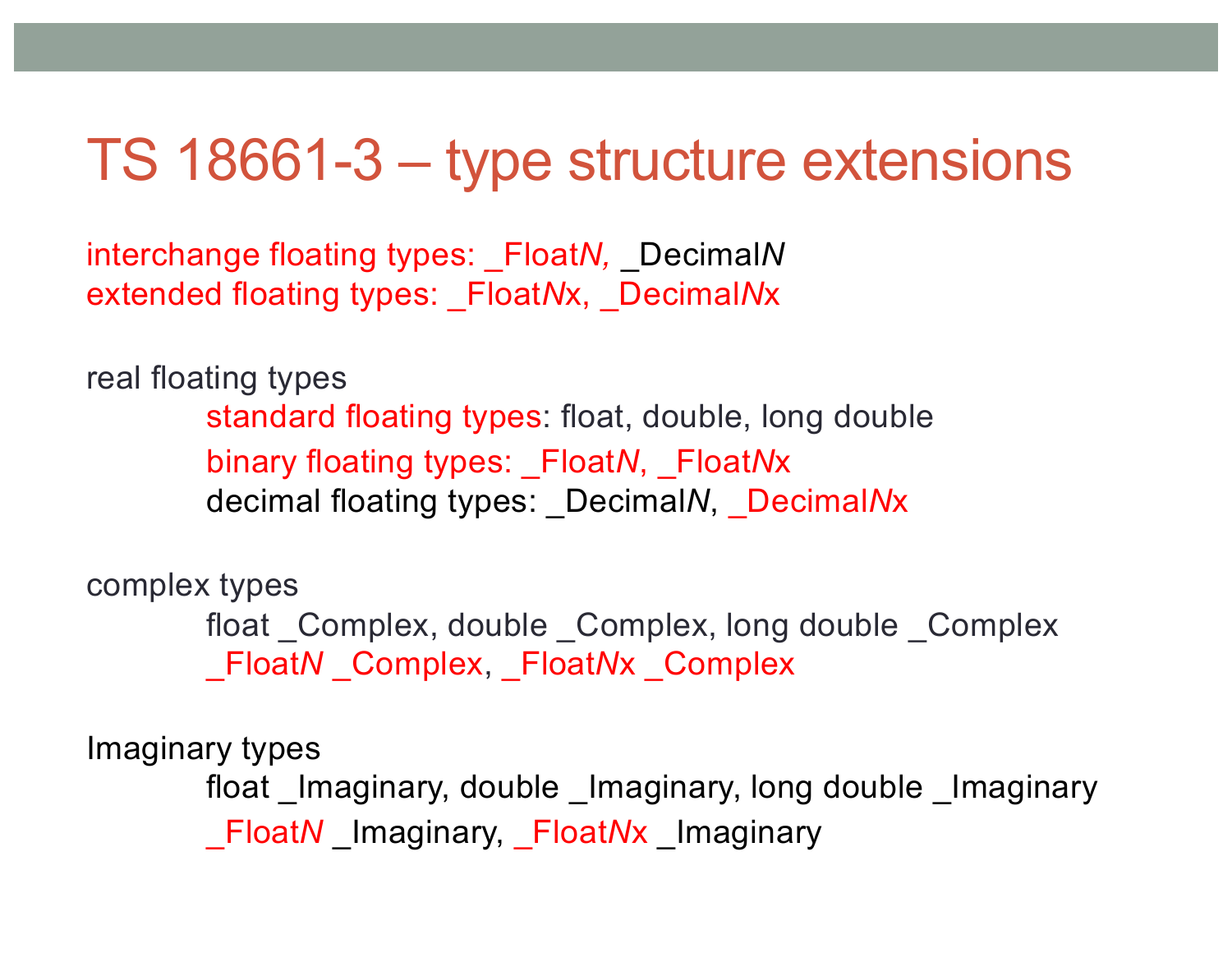#### TS 18661-3 – type structure unchanged

floating types real floating types complex types imaginary types

real types integer types real floating types

arithmetic types integer types floating types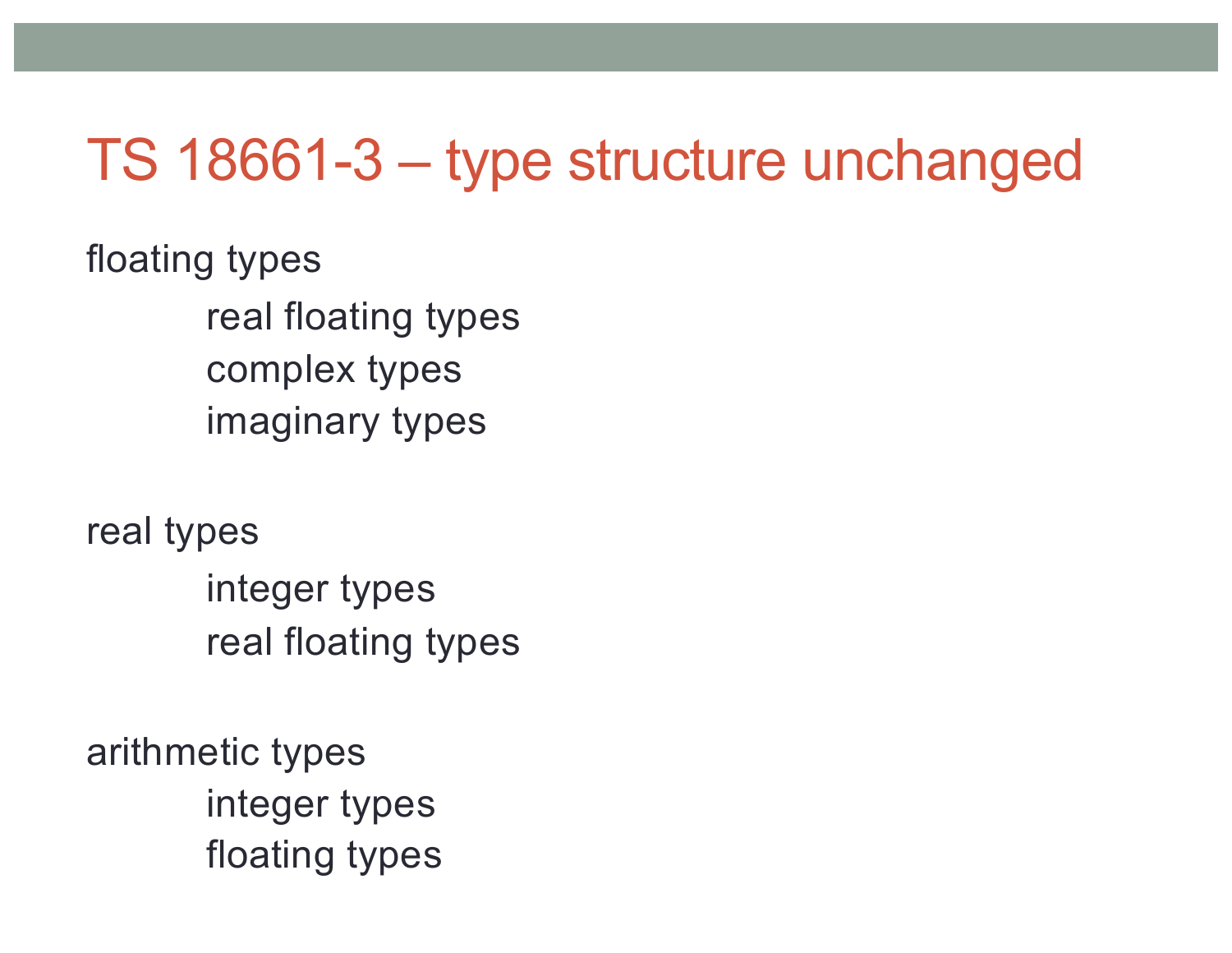## TS 18661-3

- Standard binding for extension floating types with IEC 60559 formats, which are common extensions (e.g., float16, float128, float80)
- Facilitates exchange of FP data, without full support type
- Enables explicit wide evaluation, for robustness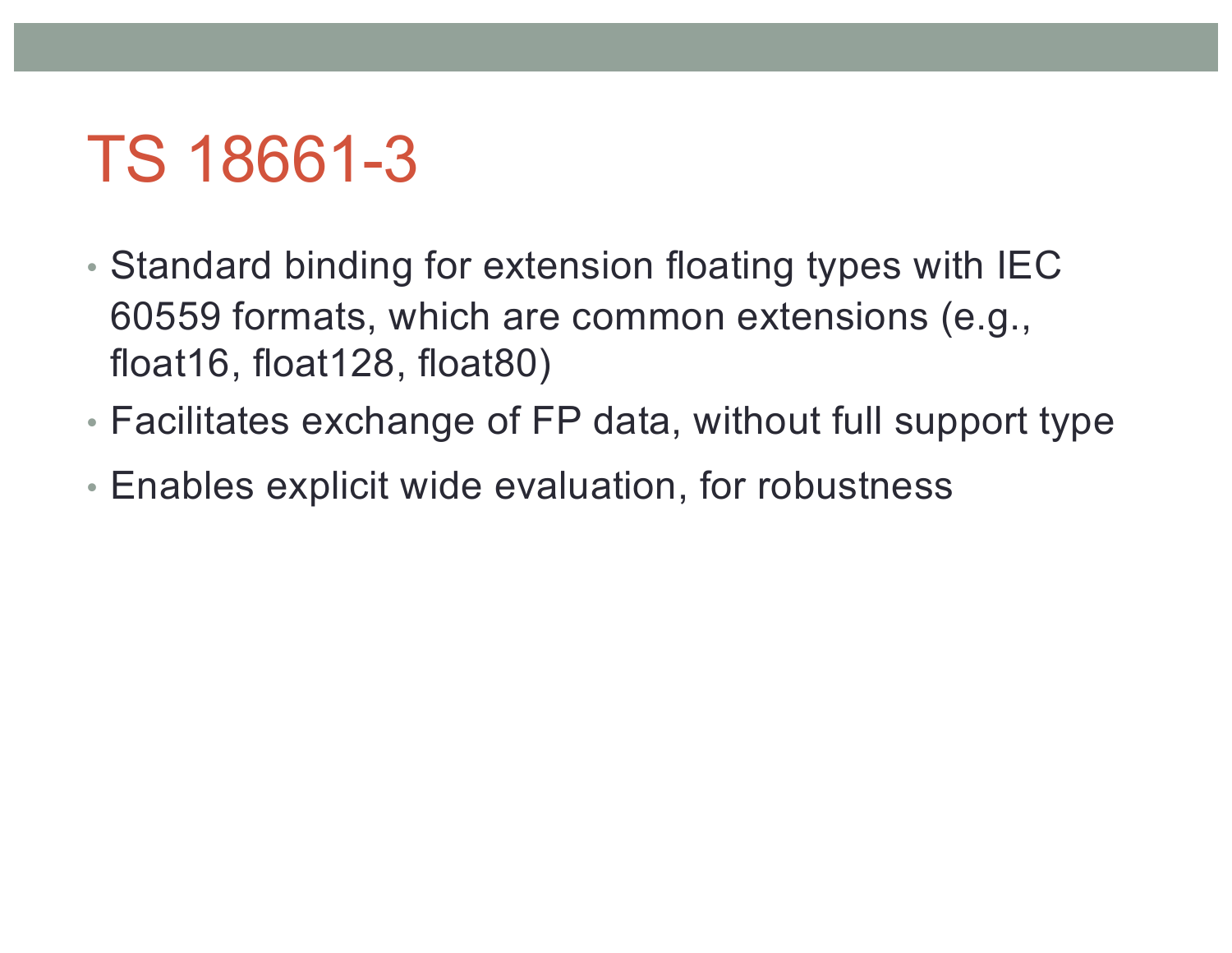## Publication

• ISO/IEC TS 18661-3:2015, Information technology — [Programming languages, their environments and system](http://www.iso.org/iso/catalogue_detail.htm?csnumber=65615)  software interfaces - Floating-point extensions for C -Part 3: Interchange and extended types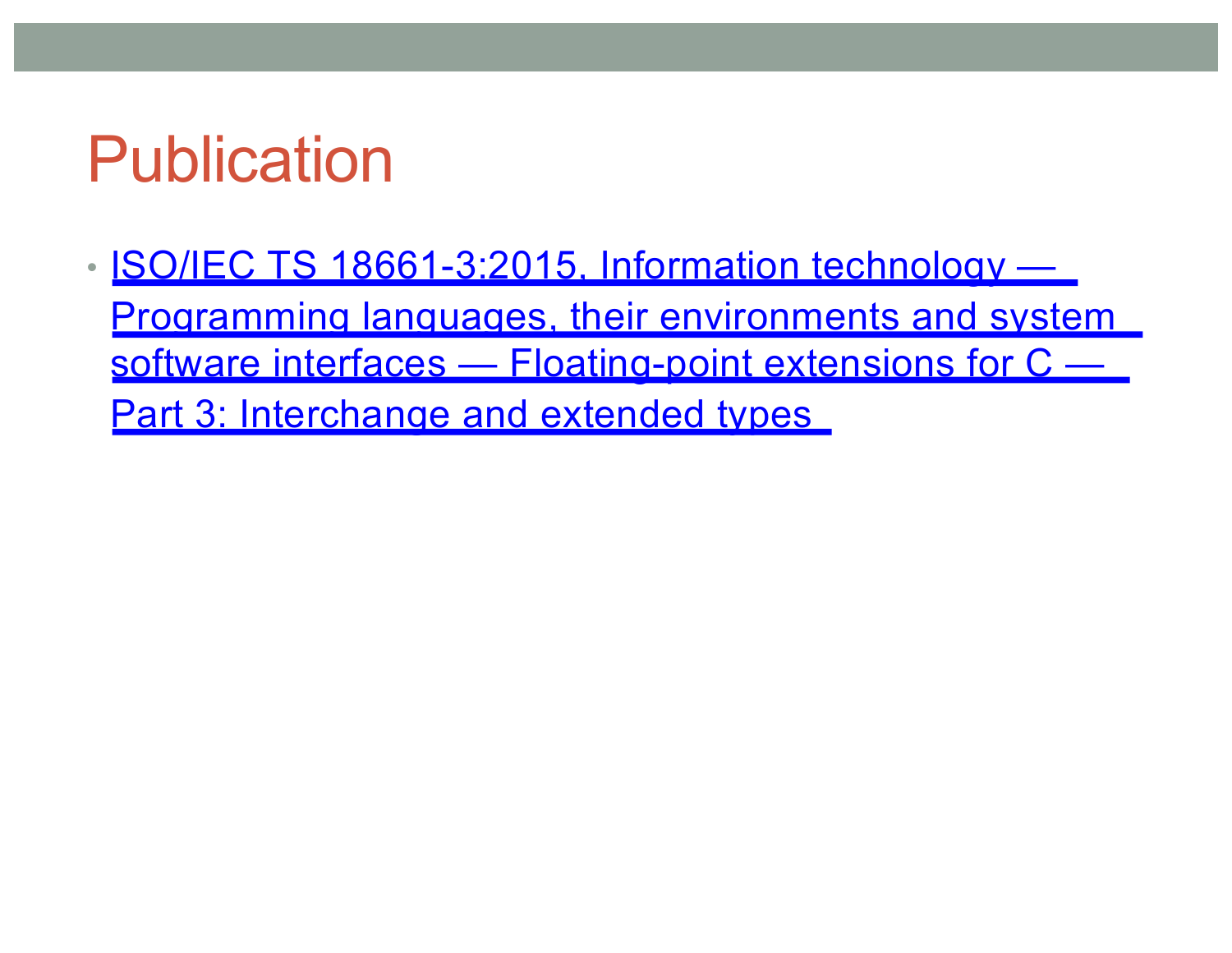#### TS 18661-3 as annex

- TS 18661-3 written as changes to C, on top of the changes in TS parts 1 and 2
- Recast as annex for C2X: **N2342**
- Per WG14 direction
- Original skepticism because TS 18661-3 affects so many parts of C, but …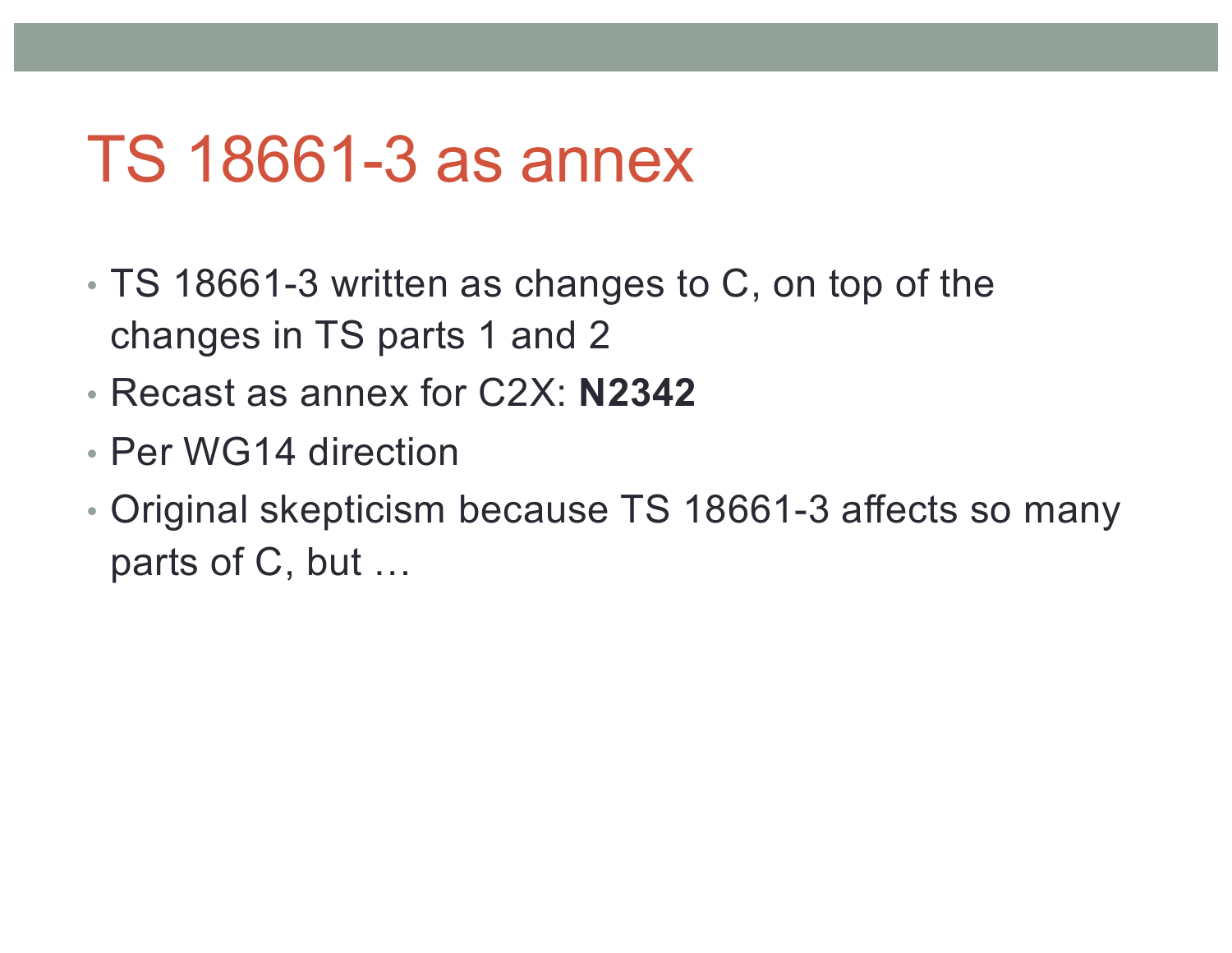#### Advantages of annex

- Shorter specification: 38 vs 73 pages
- More comprehensible: direct specification vs changes to changes to changes
- Avoids extensive changes to C, just

In 6.10.8.3#1, add:

**STDC** IEC 60559 TYPES The integer constant  $20$ yymmL, intended to indicate conformance to the specification in Annex X (IEC 60559 interchange and extended types).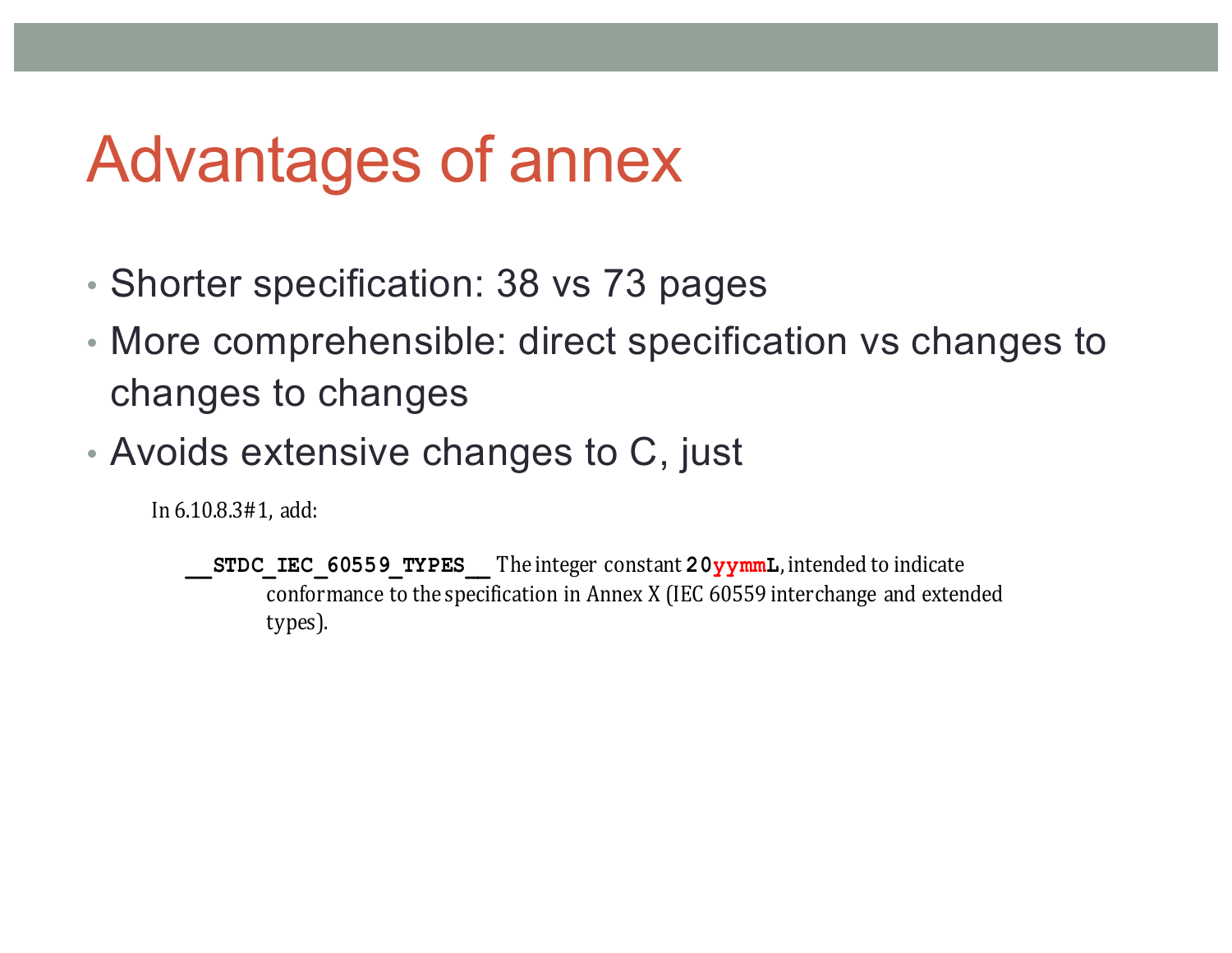# Changing to annex

- Requirement: achieve equivalent specification
- Some direct specification, e.g.,

Types designated **\_Float32x**, **\_Float64x**, **\_Float128x**, **\_Decimal64x**, and **\_Decimal128x** support the corresponding IEC 60559 extended formats and are collectively called the *extended floating types*. …

• Some broadening of definitions, e.g.,

The *real floating types* are broadened to include all interchange floating types and extended floating types, as well as standard floating types.

• Some additions to C, e.g.,

This subclause expands floating-suffix (6.4.4.2) to also include:

fN FN fNx FNx dN DN dNx DNx

• Reorganized to better match C organization and for general order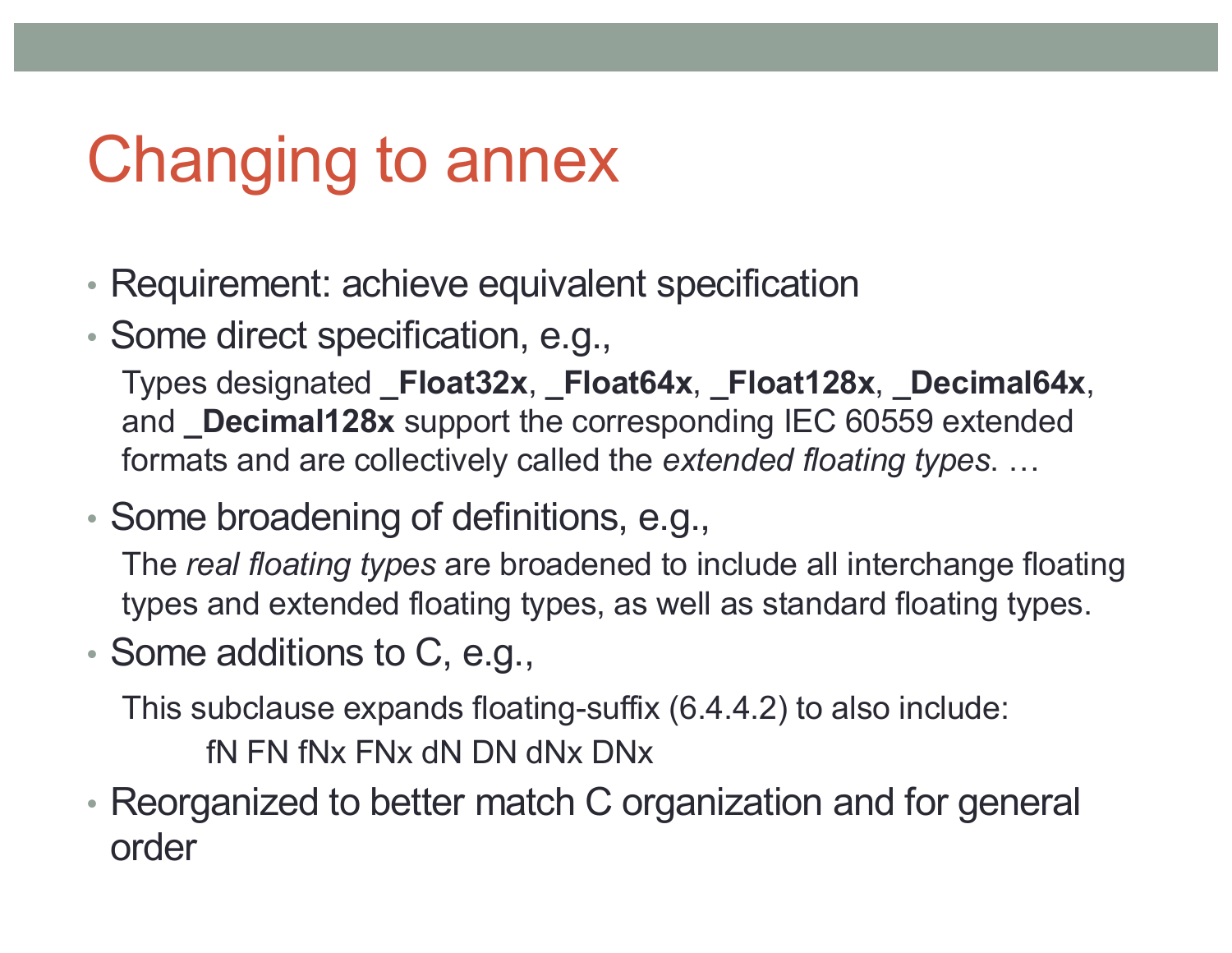## Annex outline - language

- X.1 Introduction
- X.2 Types
	- X.2.1 Interchange floating types
	- X.2.2 Non-arithmetic interchange formats
	- X.2.3 Extended floating types
	- X.2.4 Classification of real floating types
	- X.2.5 Complex types
	- X.2.6 Imaginary types
- X.3 Characteristics in <float.h>
- X.4 Conversions
	- X.4.1 Real floating and integer
	- X.4.2 Usual arithmetic conversions
	- X.4.3 Arithmetic and non-arithmetic formats
- X.5 Lexical elements
	- X.5.1 Keywords
	- X.5.2 Constants
- X.6 Expressions
- X.7 Declarations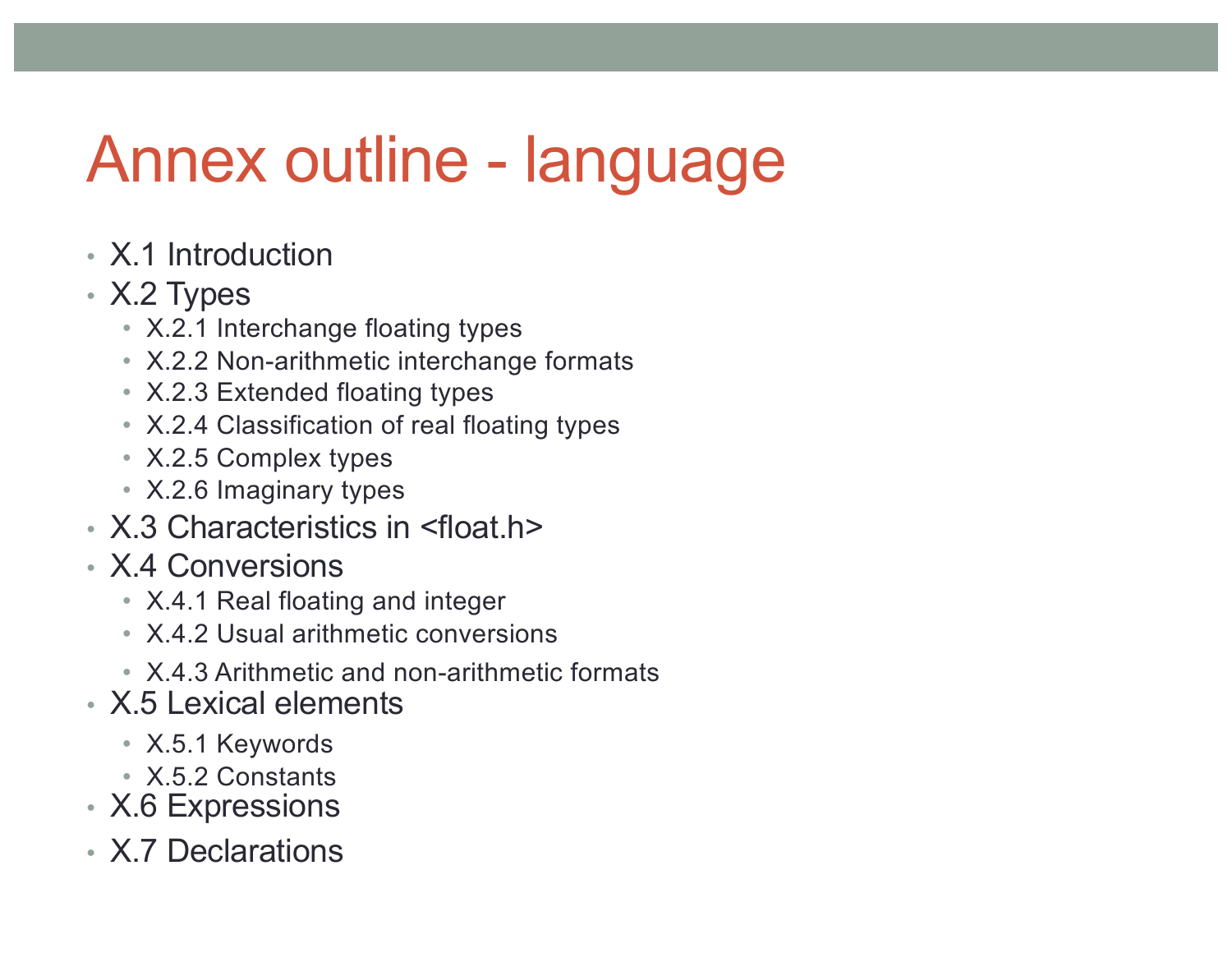## Annex outline - library

- X.8 Identifiers in standard headers
	-
	- X.8.1 <float.h> X.8.2 <complex.h>
	- $\cdot$  X.8.3 < math.h >
	- $\cdot$   $\times$  8.4  $\lt$ stdlib.h>
- X.9 Complex arithmetic <complex.h>
- X.10 Floating-point environment <fenv.h>
- X.11 Mathematics <math.h>
	- X.11.1 Macros
	- X.11.2 Function prototypes
	- X.11.3 Encoding conversion functions
		- X.11.3.1 Encode and decode functions
		- X.11.3.2 Encoding-to-encoding conversion functions
- X 12 Numeric conversion functions in <stdlib h>
	- X.12.1 String from floating
	- X.12.2 String to floating
	- X.12.3 String from encoding
	- X.12.4 String to encoding
- X.13 Type-generic macros <tgmath.h>